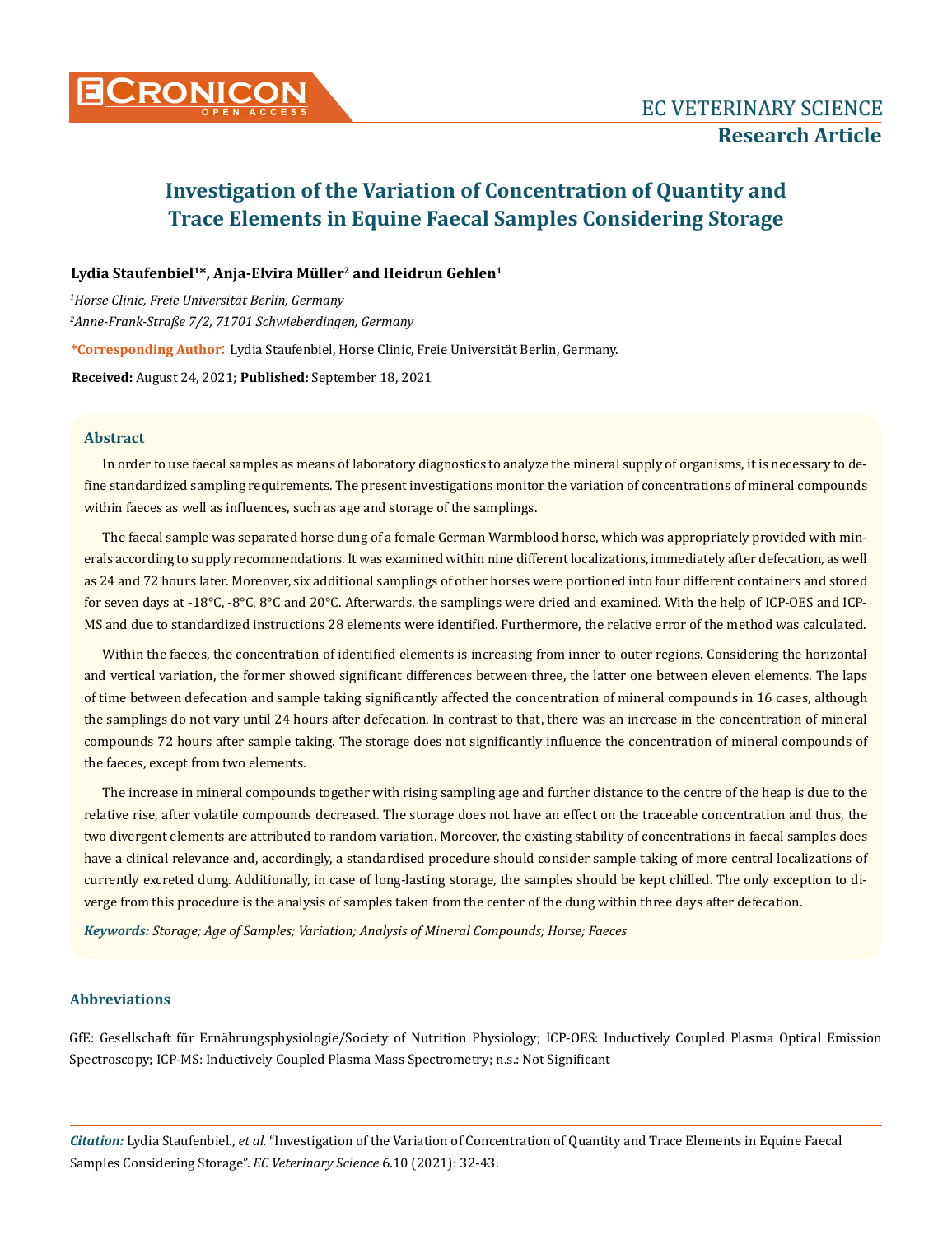#### **Introduction**

After the publication of the demand recommendations of the Society of Nutrition Physiology 2014 [1], some rations in German horse stables may have been recalculated. However, this requires an analysis of the ingredients of the basic feedstuffs, especially with regard to the mineral supply, as these are not declared in nature and the content of quantity and trace elements varies greatly. This is cost-intensive and must be arranged by the farm manager for horses kept in boarding stables. So the horse owners have only limited possibilities to calculate the ration adequately. Furthermore, feed intake of horses depends on many animal and environmental factors, making it difficult to track accurate intake for these selective eaters anyway [2].

In dairy cows, the analysis of faecal samples has been recommended as an extension of the range of methods to monitor supply of quantity [3] and trace elements [4], with reference to elemental differentiation of diagnostic significance. There is a current case study of chronic copper oversupply in a dairy herd of Weber *et al*. from 2021. The authors compare the copper concentrations in feed rations (Total mixed ration) in whole blood, plasma, serum, urine, hair, liver, and faecal samples and conclude that TMR as well as liver and faecal analyses indicate copper oversupply with a clear value excursion in contrast to the other sample materials [5]. These results for cattle raise the question of whether faecal analyses can also be used in horses as an extension of the diagnostic method tool for monitoring the supply of quantity and trace elements. Since there are no systematic studies on this method so far, the first step is to clarify the methodological boundary conditions for the collection and treatment of the dung samples up to the laboratory analysis.

The location of the faecal sample collection (from the cranial rectum during a rectal examination, ampulla recti, and freshly deposited dung pile) has no significant influence on the measured faecal concentrations of quantity and trace elements. Therefore, with regard to a simple practical application, the faecal sample collection from the dung pile is recommended [6]. From this recommendation result several further questions concerning the methodological implementation, which will be investigated in this publication: 1. location-related distribution of the concentrations of the quantitative and trace elements in the dung pile (nine locations); 2. influence of the storage period (0, 1, 3 days) of the dung pile outdoors on the element concentrations; 3. influence of the storage temperature (room temperature +20°C, refrigerator +8°C, freezer -8°C and -18°C) after sampling on the analyzed element concentrations. In addition, repeat measurements of the same faecal sample were used to calculate the reproducibility of the measured values for the entire process from sample collection to final analysis.

## **Materials and Methods**

The sample material was a freshly settled pile of faeces from a 15-year-old German sport horse mare. This has been located on a sand paddock and has been protected by a fence from manipulation by other horses. The subject has been adequately supplied with minerals according to the recommendations of the GfE [1]. Sampling from this pile has been performed at three different times in different layers and locations. Samples have been taken on day 0, immediately after weaning, day 1 (24 hours) and day 3 (72 hours later). The weather at this time has been mild to hot with single showers. For the sampling sites has been first the stratification, i.e. the vertical component distinguished into top, middle and bottom. Furthermore, a classification of the horizontal plane from the center to the outside has been made (Figure 1).

Furthermore, the sampling has been performed of six different horses, that have been randomly divided into three feeding groups [6]. From each horse, the sample has been divided into four vessels, which have subsequently been stored for seven days at room temperature (20 $^{\circ}$ C), refrigerated (8 $^{\circ}$ C), frozen (-8 $^{\circ}$ C) and deep frozen (-18 $^{\circ}$ C) before drying in a warming cabinet for 48 hours at +60 $^{\circ}$ C. Samples ready for storage by drying were transferred to the IDEXX laboratory in Ludwigsburg, where the measurement of 28 elements was performed according to certified standard instructions using ICP-OES (Cu, Zn, Mn, Mo, Ca, Mg, Ba, Cr, Fe, Sr, K, S, Ti, P, Si, and Na) and ICP-MS (Se, B, Co, Ni, Pb, Cd, U, As, Tl, Al, Sn, and Li), respectively. More details on the methodology can be found in [7] and further literature.

*Citation:* Lydia Staufenbiel., *et al.* "Investigation of the Variation of Concentration of Quantity and Trace Elements in Equine Faecal Samples Considering Storage". *EC Veterinary Science* 6.10 (2021): 32-43.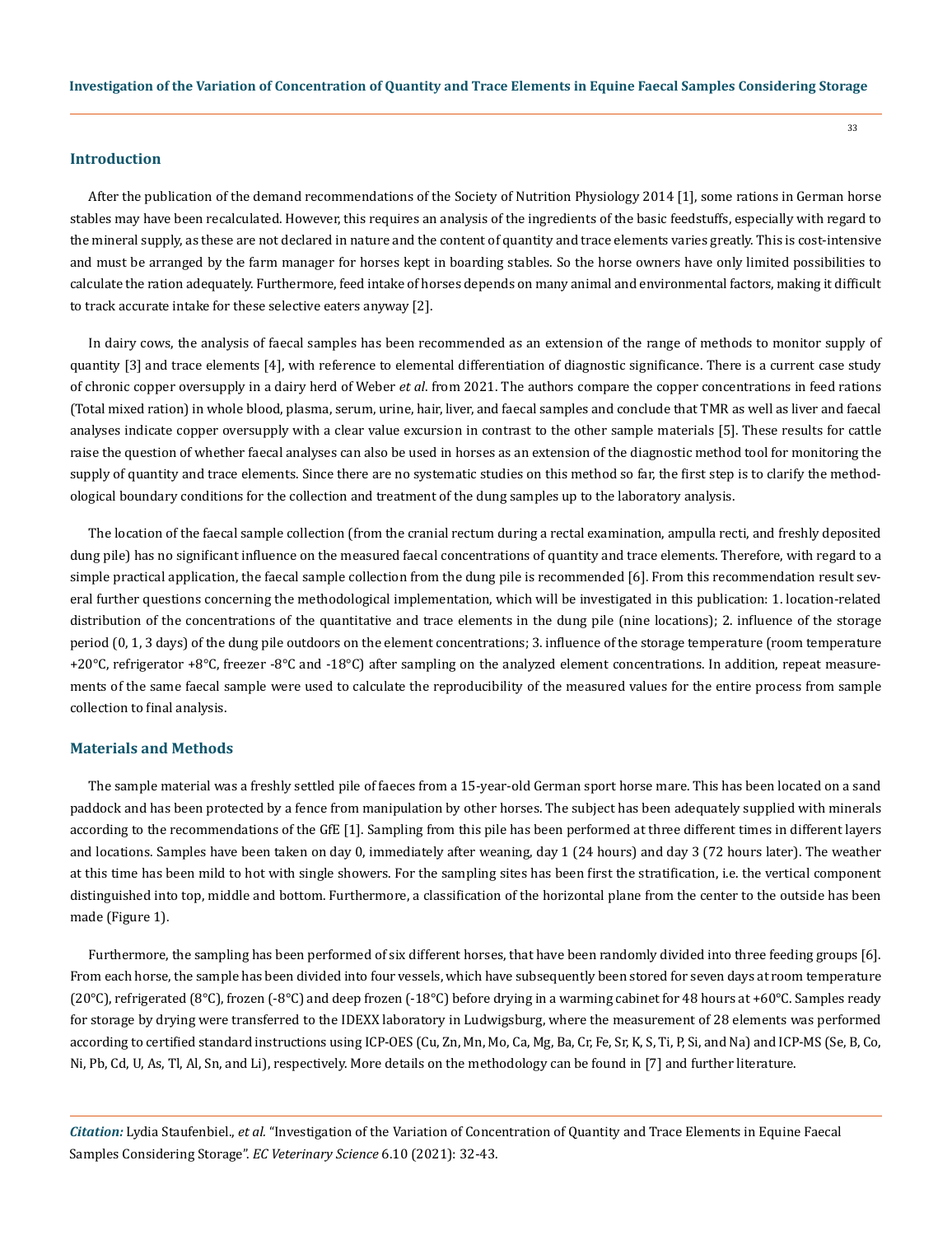

*Figure 1: Draft of a heap for clarification of the sample collecting, to investigate the influence on different concentrations of mineral compounds in different localization. The vertical locations are numbered, the horizontal ones labelled with letters (two time "b", because of collecting to samples out of the middle).*

## **Statistical analysis**

The data collection and management was performed using Microsoft Excel 2016 (Microsoft Corporation), and the statistical analysis was performed using SPSS Statistics 25 (IBM), in which the figures were also generated.

A total of 36 faecal samples were collected from a dung pile. Three fixed factors can be distinguished as grouping variables: horizontal stratification (three expressions), vertical stratification (three expressions), and sample day (time between excretion and sample collection in three expressions). The distribution of sampling locations is outlined in figure 1. The effect of these three fixed factors was performed in one computational run using the linear mixed models, analysis of variance with fixed effects [8]. Due to the size, the statistical analysis results were listed separately in the three table 1-3. Four model variants were successively calculated for the 28 different elements, once with only the three fixed factors horizontal stratification, vertical stratification, sample day without interaction and once with the three factors and optionally including the interaction day/horizontal stratum or day/vertical stratum or both interactions. By subsequently testing the normal distribution of the residuals with the Shapiro-Wilk test (Table 3), the model with the best approximation to the normal distribution was selected. In addition, to assess the homoscedasticity, the residuals were plotted graphically against the values predicted by the model and their distribution was assessed visually. The level of significance were classified in: < 0.001 (highly significant),  $< 0.01$  (very significant) and  $< 0.05$  (significant). In this case, a post hoc LSD test (t-test) (p  $< 0.05$ ) followed for pair wise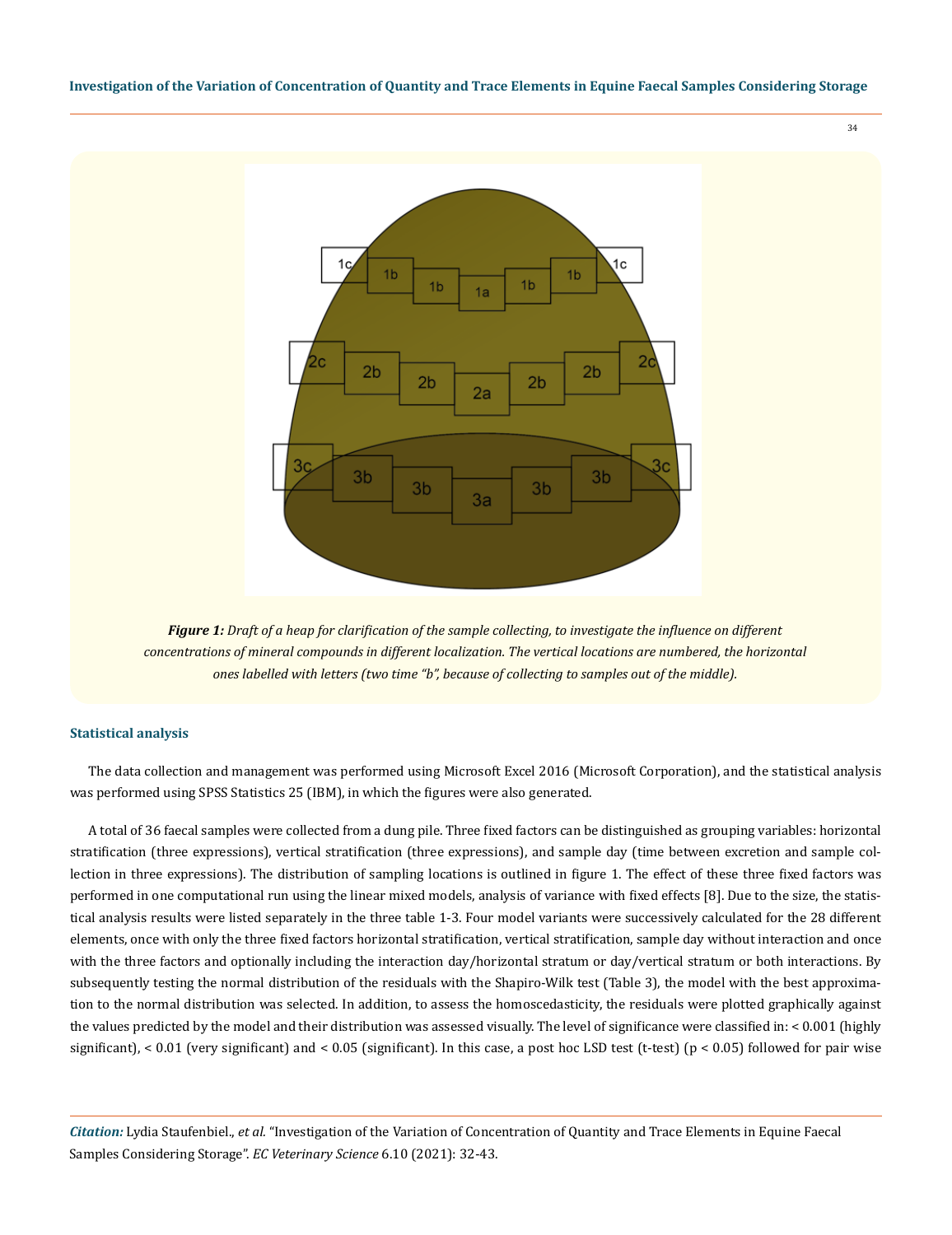comparison of mean values; results were marked with lowercase letters as index. Significantly different means are marked by different superscript letters, identical letters represent the absence of a significant difference.

To evaluate the influence of sample storage (Table 4), a univariate analysis of variance (general linear model) with repeated measures was performed. The factor storage entered the model as a measurement repetition with four expressions (-18°C, -8°C, 8°C, room temperature). If significance was demonstrated (p < 0.05), a pairwise comparison of the four mean values was performed using Bonferroni's post hoc test (p < 0.05), and the results were marked with lowercase letters as an index. Significantly different means are marked by different superscript letters, and equal letters represent the absence of a significant difference. The influence of the six horses is reported as a between-subjects effect in the model and listed as supplementary information in table 4. Horses from different feeding groups were selected to increase the between-subject variance (Figure 2 and 3).

The relative error (Table 5) was calculated from the 36 individual measurements from table 3. Due to the significant effect of sample day, the mean values were calculated for the three sample days (0, 1, 3 days after defecation) from the twelve individual readings per day. Then, the difference of individual reading and mean value was calculated for the three days. The quotient of the absolute value of this difference and the mean value gives the relative error (relative error = [(|measured value A - mean value on sample day  $0/1/3$ ])/(0.5 measured value  $A + 0.5$  measured value on sample day  $0/1/3$ ]. From the 36 numerical values for the relative error for each of the 28 elements, the mean, median, and 25% and 75% quantile values were calculated (Table 5). The relative error includes all sources of variation in the overall process from sampling at different locations in the dung pile, through storage, processing including drying, and chemical analysis.

## **Results**

Table 1 shows the influence of horizontal dispersion within the faecal pile from the inside to the outside. It should be noted that two samples were taken from different locations of the middle between the center and the outer zone. These have been combined, resulting in the center/middle/outside distinction for the localizations (Figure 1). Significant differences have been found for magnesium, copper and aluminum, with "outside" being the significantly higher concentration measured (marked with letter "b"). Looking only at the numerical values, faecal concentrations for all six quantity elements in the "outside" region are higher or equal to the other two sampling locations. This observation result is also true for 17 of the 22 trace elements analyzed (Table 1).

|             | <b>Mean value 1</b> | <b>Mean value 2</b> | <b>Mean value 3</b> | Standard error 1+3                   | <b>Standard error 2</b> | <b>Level of</b><br>significance |
|-------------|---------------------|---------------------|---------------------|--------------------------------------|-------------------------|---------------------------------|
| $\mathbf n$ | 9                   | 18                  | 9                   |                                      |                         |                                 |
|             |                     |                     |                     | Quantity elements in g/kg dry matter |                         |                                 |
| Ca          | 7,1                 | 7,6                 | 8,5                 | 0.49                                 | 0.35                    | n.s.                            |
| P           | 4,6                 | 5,0                 | 5,4                 | 0,23                                 | 0,17                    | n.s.                            |
| Mg          | $4,2^{\rm a}$       | $4,1^a$             | $4,7^{\rm b}$       | 0,17                                 | 0,12                    | < 0.05                          |
| Na          | 5,1                 | 5,0                 | 5,1                 | 0,16                                 | 0,12                    | n.s.                            |
| K           | 5,2                 | 5,1                 | 5,4                 | 0,16                                 | 0,12                    | n.s.                            |
| S           | 1,9                 | 1,9                 | 1,9                 | 0.03                                 | 0.02                    | n.s.                            |
|             |                     |                     |                     | Trace elements in mg/kg dry matter   |                         |                                 |
| Fe          | 575                 | 583                 | 610                 | 12,7                                 | 9,0                     | n.s.                            |
| Cu          | $13,8^{\rm a}$      | $14,0^{\rm a}$      | $15,3^{\rm b}$      | 0,40                                 | 0,28                    | < 0.05                          |
| Zn          | 100                 | 100                 | 108                 | 4,7                                  | 3,4                     | n.s.                            |

*Citation:* Lydia Staufenbiel., *et al.* "Investigation of the Variation of Concentration of Quantity and Trace Elements in Equine Faecal Samples Considering Storage". *EC Veterinary Science* 6.10 (2021): 32-43.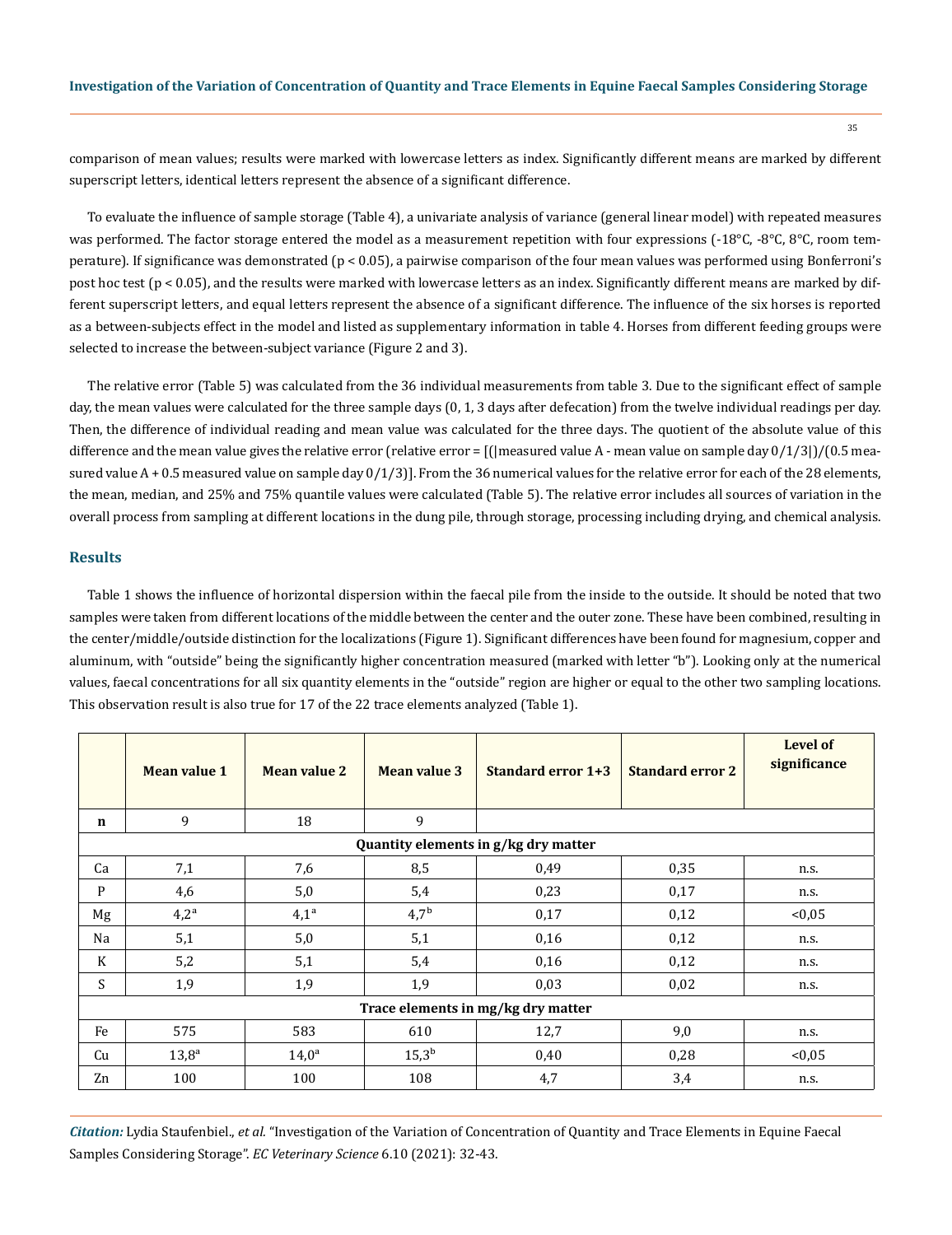36

| Mn        | 124              | 137              | 149              | 10,8  | 7,6   | n.s.   |
|-----------|------------------|------------------|------------------|-------|-------|--------|
| Se        | 0,05             | 0,07             | 0,06             | 0,056 | 0,039 | n.s.   |
| Co        | 0,30             | 0,30             | 0,32             | 0,008 | 0,005 | n.s.   |
| Cr        | 0,59             | 0,69             | 0,66             | 0,044 | 0,031 | n.s.   |
| Mo        | 2,44             | 2,44             | 2,55             | 0,084 | 0,059 | n.s.   |
| Si        | 2857             | 2593             | 2668             | 134,3 | 94,9  | n.s.   |
| B         | 19,6             | 19,2             | 29,6             | 0,50  | 0,36  | n.s.   |
| As        | 0,23             | 0,23             | 0,25             | 0,009 | 0,006 | n.s.   |
| Ni        | 1,10             | 1,11             | 1,18             | 0,038 | 0,027 | n.s.   |
| Sn        | 0,15             | 0,15             | 0,14             | 0,021 | 0,015 | n.s.   |
| Ba        | 47,4             | 49,1             | 50,0             | 1,19  | 0,84  | n.s.   |
| Sr        | 38,6             | 43,0             | 43,3             | 2,35  | 1,66  | n.s.   |
| Pb        | 1,99             | 1,98             | 2,00             | 0,070 | 0,049 | n.s.   |
| Cd        | 0,17             | 0,17             | 0,17             | 0,008 | 0,006 | n.s.   |
| U         | 0,09             | 0,09             | 0,09             | 0,006 | 0,004 | n.s.   |
| <b>Tl</b> | 0,55             | 0,56             | 0,59             | 0,015 | 0,011 | n.s.   |
| Al        | 406 <sup>b</sup> | 354 <sup>a</sup> | 402 <sup>b</sup> | 15,3  | 10,8  | < 0.05 |
| Ti        | 23,0             | 22,0             | 21,8             | 0,84  | 0,59  | n.s.   |
| Li        | 1,07             | 1,00             | 1,08             | 0,031 | 0,022 | n.s.   |

*Table 1: Influence of horizontal variation on samplings (from central to outside); 1= Central (n = 9), 2= Middle (n = 18, because of combining two sampling locations), 3= Outside; significant differences in the paired comparison are tagged with indices; n = 36.*

Analogous to the horizontal dispersion, the vertical dispersion from top to bottom has also been examined (Table 2). Here, for a total of 11 of the 28 determined elements (4 of 6 quantity elements, 7 of 17 trace elements) a significant influence of the layer is present. Whereby in all cases the significantly lowest concentration (marking with letter "a") is found in the localization "middle". With the only exception of aluminum, the significantly highest concentrations of faecal elements (marked with letter "b") are found in the lower layer, being equal to those in the upper layer in eight cases (Table 2).

|    | Mean value 1                         | <b>Mean value 2</b> | <b>Mean value 3</b> | <b>Standard error</b> | <b>Level of significance</b> |  |  |  |  |
|----|--------------------------------------|---------------------|---------------------|-----------------------|------------------------------|--|--|--|--|
| n  | 12                                   | 12                  | 12                  |                       |                              |  |  |  |  |
|    | Quantity elements in g/kg dry matter |                     |                     |                       |                              |  |  |  |  |
| Ca | 7,2                                  | 8,1                 | 7,8                 | 0,43                  | n.s.                         |  |  |  |  |
| P  | 5,2                                  | 4,8                 | 5,0                 | 0,21                  | n.s.                         |  |  |  |  |
| Mg | $4,4^{\rm b}$                        | $4,0^a$             | $4,7^{\rm b}$       | 0,15                  | < 0.05                       |  |  |  |  |
| Na | $4,8^{\rm a}$                        | $5,1^{ab}$          | $5,5^{\rm b}$       | 0,15                  | < 0.01                       |  |  |  |  |
| K  | $5,3^{\rm b}$                        | $4,8^{\rm a}$       | $5,6^{\rm b}$       | 0,15                  | < 0.01                       |  |  |  |  |
|    | 2,0 <sup>b</sup>                     | $1,8^{\rm a}$       | 2,0 <sup>b</sup>    | 0,03                  | < 0.001                      |  |  |  |  |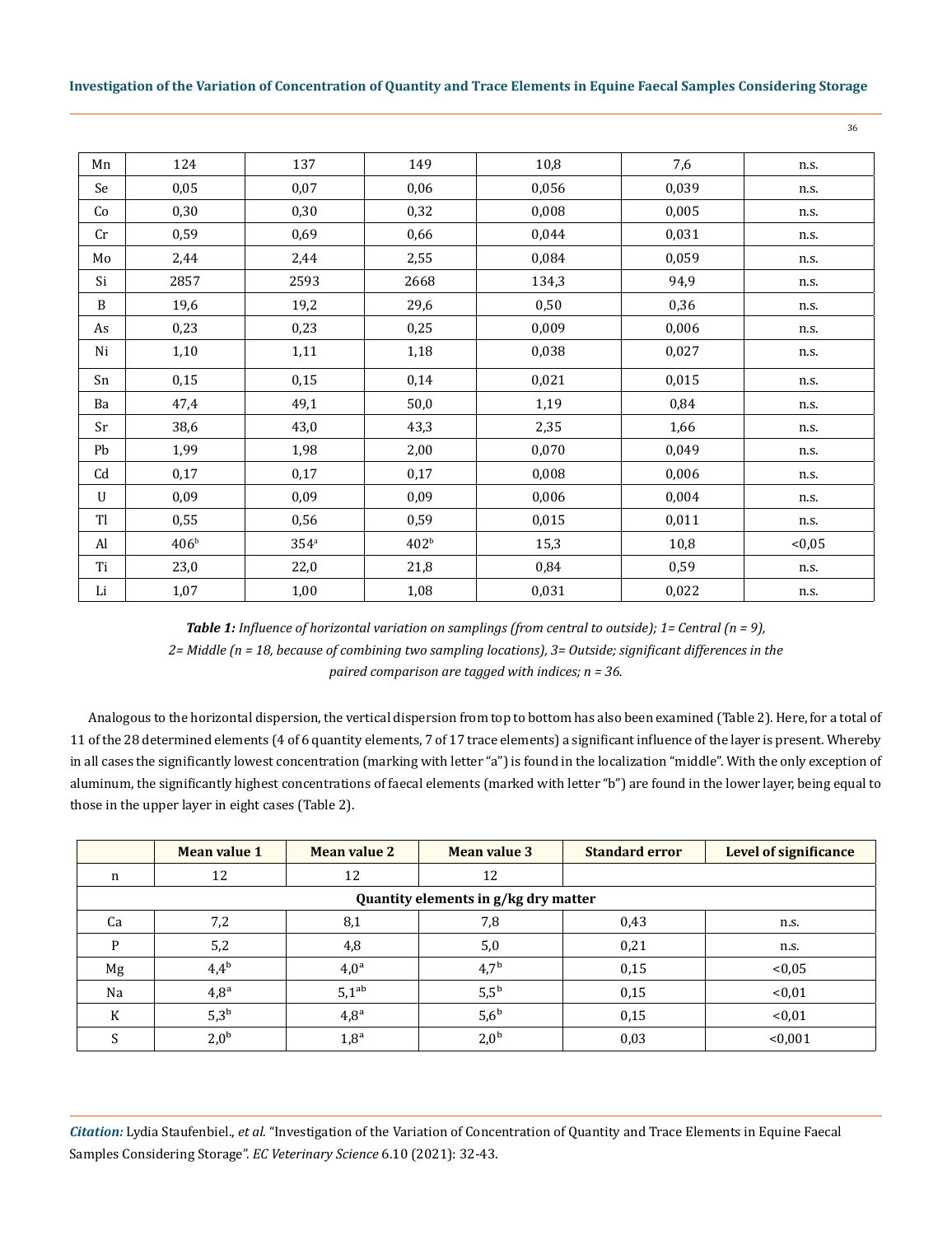37

| Trace elements in mg/kg dry matter |                     |                     |                   |       |         |  |  |
|------------------------------------|---------------------|---------------------|-------------------|-------|---------|--|--|
| Fe                                 | 609 <sup>b</sup>    | 560 <sup>a</sup>    | 599b              | 11,2  | < 0, 01 |  |  |
| Cu                                 | $14,2^{\rm a}$      | $13,4^{\rm a}$      | $15,6^{\rm b}$    | 0,35  | < 0.01  |  |  |
| Zn                                 | 100                 | 101                 | 107               | 4,2   | n.s.    |  |  |
| Mn                                 | 143                 | 132                 | 134               | 9,5   | n.s.    |  |  |
| Se                                 | 0,02                | 0,07                | 0,09              | 0,049 | n.s.    |  |  |
| Co                                 | 0,32                | 0,30                | 0,30              | 0,007 | n.s.    |  |  |
| $\operatorname{Cr}$                | 0,66                | 0,63                | 0,65              | 0,039 | n.s.    |  |  |
| $\rm Mo$                           | 2,55                | 2,37                | 2,51              | 0,074 | n.s.    |  |  |
| Si                                 | $2659$ <sup>a</sup> | $2459$ <sup>a</sup> | 3001 <sup>b</sup> | 118,4 | < 0.05  |  |  |
| $\mathbf B$                        | 20,1                | 18,6                | 19,8              | 0,44  | n.s.    |  |  |
| As                                 | 0,24                | 0,23                | 0,23              | 0,008 | n.s.    |  |  |
| Ni                                 | 1,16                | 1,13                | 1,10              | 0,034 | n.s.    |  |  |
| Sn                                 | 0,17                | 0,14                | 0,12              | 0,018 | n.s.    |  |  |
| Ba                                 | $51,5^{\rm b}$      | $45,0^{\rm a}$      | $49,8^{\rm b}$    | 1,05  | < 0.01  |  |  |
| Sr                                 | 41,3                | 43,1                | 40,4              | 2,07  | n.s.    |  |  |
| Pb                                 | 2,07                | 1,89                | 1,94              | 0,061 | n.s.    |  |  |
| Cd                                 | $0,19^{\rm b}$      | $0,15^{\rm a}$      | $0,17^{\rm b}$    | 0,007 | < 0.01  |  |  |
| U                                  | 0,09                | 0,09                | 0,09              | 0,005 | n.s.    |  |  |
| Tl                                 | 0,60 <sup>b</sup>   | $0,52^{\circ}$      | 0,59 <sup>b</sup> | 0,014 | < 0.05  |  |  |
| $\mathbf{Al}$                      | 431 <sup>b</sup>    | 362 <sup>a</sup>    | 369a              | 13,5  | < 0, 01 |  |  |
| Ti                                 | 21,9                | 21,3                | 23,6              | 0,74  | n.s.    |  |  |
| Li                                 | 1,09                | 0,99                | 1,06              | 0,027 | n.s.    |  |  |

*Table 2: Influence of collecting layers from top to bottom; 1= Top, 2= Middle; 3= Bottom; significant differences in the paired comparison are tagged with indices; n= 36.*

To investigate the influence of the elapsed time between excretion and sampling, samples were collected directly from the freshly settled pile, 24 and 72 hours later. Here, a significant influence is found for a total of 16 of the 28 elements determined, with the quantity elements standing out again, which were all significantly influenced by sample age, with the exception of calcium (Table 3). The values of the significant differences between the sampling times show a clear trend. The measured values of the samples taken from the freshly settled faecal pile (time 0h) are significantly lowest (or equal) for all 16 elements compared to the later sampling times (marked with letter "a"). Conversely, significantly higher concentrations of faecal elements (marked with letter "b" or "c") compared to sampling from the fresh faecal pile are found in all 16 cases in the dung samples collected after 72 h of outdoor storage (Table 3).

|    | <b>Mean value</b><br>0 <sub>h</sub>  | <b>Mean value</b><br>24h | <b>Mean value</b><br>72h | <b>Standard</b><br>error | Level of signi-<br>ficance | <b>Shapiro-Wilktest</b><br>residues |  |  |  |  |
|----|--------------------------------------|--------------------------|--------------------------|--------------------------|----------------------------|-------------------------------------|--|--|--|--|
| n  | 12                                   | 12                       | 12                       |                          |                            |                                     |  |  |  |  |
|    | Quantity elements in g/kg dry matter |                          |                          |                          |                            |                                     |  |  |  |  |
| Ca | 8,0                                  | 7,1                      | 8,0                      | 0.43                     | n.s.                       | 0,606                               |  |  |  |  |
| P  | $4,5^{\circ}$                        | $4,6^a$                  | $5,6^{\rm b}$            | 0,21                     | < 0.01                     | 0,590                               |  |  |  |  |
| Mg | $4,2^{\rm a}$                        | $4,2^{\rm a}$            | 4.8 <sup>b</sup>         | 0.15                     | < 0.01                     | 0,267                               |  |  |  |  |
| Na | $4,8^{\rm a}$                        | $5,2^b$                  | $5,3^{\rm b}$            | 0.15                     | < 0.05                     | 0,353                               |  |  |  |  |
| K  | $5,0^{\rm a}$                        | $5,1^a$                  | $5,7^{\rm b}$            | 0.15                     | < 0.01                     | 0,046                               |  |  |  |  |
| S  | 1,9 <sup>a</sup>                     | $1,8^a$                  | $2,1^{\rm b}$            | 0,03                     | < 0.001                    | 0,284                               |  |  |  |  |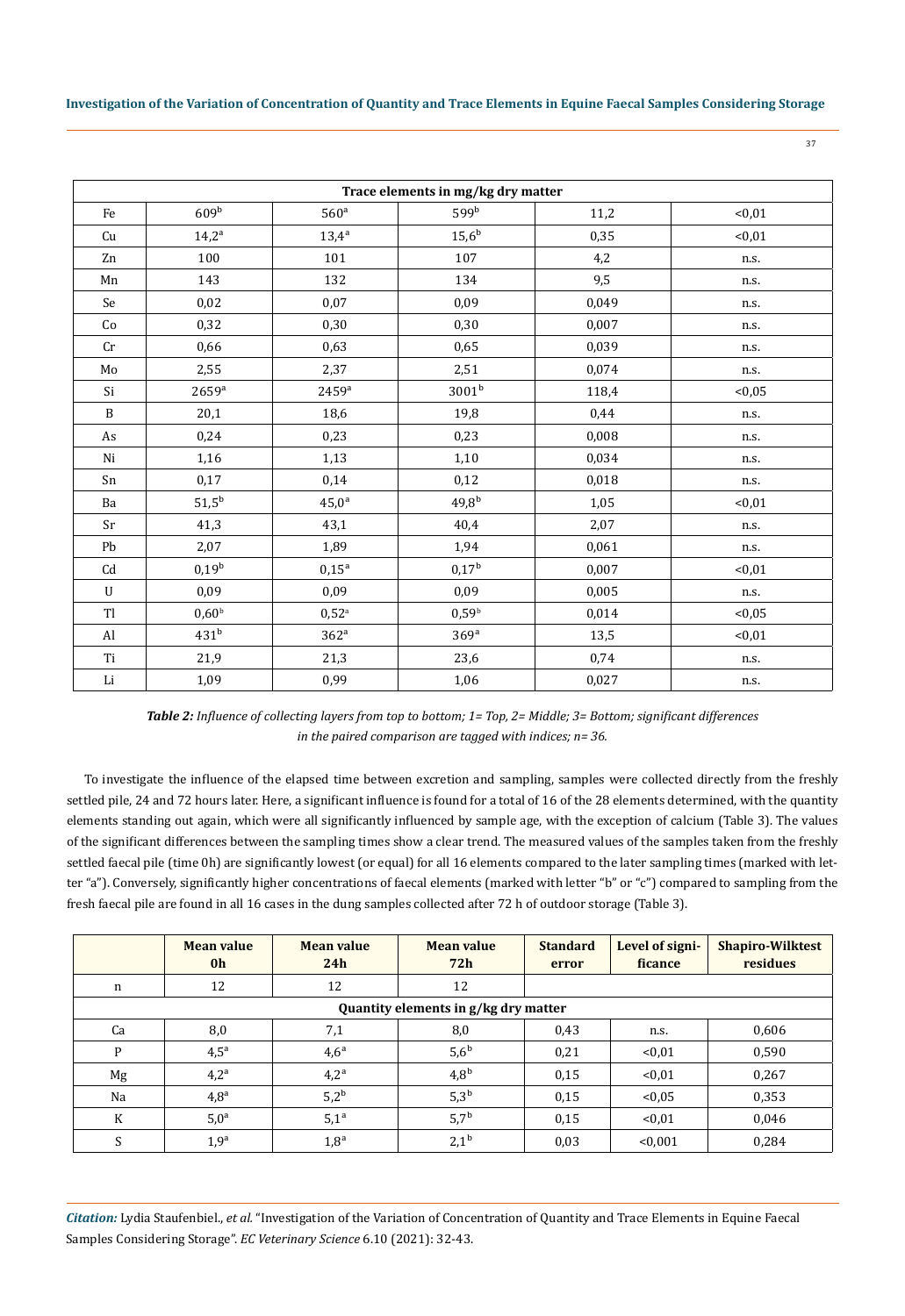| I<br>٩<br>×<br>۰.<br>×.<br>۰. |  |
|-------------------------------|--|

| Trace elements in mg/kg dry matter |                   |                     |                   |       |         |       |  |
|------------------------------------|-------------------|---------------------|-------------------|-------|---------|-------|--|
| Fe                                 | 554 <sup>a</sup>  | 568 <sup>a</sup>    | 646 <sup>b</sup>  | 11,6  | < 0,001 | 0,652 |  |
| Cu                                 | $12,9^a$          | $14,1^{\rm b}$      | $16,1^c$          | 0,37  | < 0,001 | 0,748 |  |
| Zn                                 | 94 <sup>a</sup>   | 99ab                | $115^b$           | 4,35  | < 0.01  | 0,266 |  |
| Mn                                 | 148               | 119                 | 143               | 9,8   | n.s.    | 0,295 |  |
| Se                                 | 0,03              | 0,01                | 0,14              | 0,051 | n.s.    | 0,001 |  |
| Co                                 | 0,31              | 0,29                | 0,31              | 0,007 | n.s.    | 0,894 |  |
| Cr                                 | 0,61              | 0,60                | 0,73              | 0,040 | n.s.    | 0,767 |  |
| Mo                                 | $2,30^{\rm a}$    | $2,39^{\rm a}$      | $2,74^{b}$        | 0,077 | < 0.01  | 0,907 |  |
| Si                                 | 2456 <sup>a</sup> | 2597 <sup>a</sup>   | 3066 <sup>b</sup> | 122,6 | < 0.01  | 0,870 |  |
| B                                  | 19,4              | 18,8                | 20,3              | 0,46  | n.s.    | 0,676 |  |
| As                                 | 0,24              | 0,24                | 0,23              | 0,008 | n.s.    | 0,505 |  |
| Ni                                 | 1,21              | 1,10                | 1,07              | 0,035 | n.s.    | 0,522 |  |
| Sn                                 | 0,17              | 0,13                | 0,13              | 0,019 | n.s.    | 0,137 |  |
| Ba                                 | $44,9^a$          | $45,8^{\rm a}$      | $55,7^{\rm b}$    | 1,09  | < 0,001 | 0,301 |  |
| Sr                                 | 42,8              | 38,4                | 43,6              | 2,14  | n.s.    | 0,070 |  |
| Pb                                 | $1,84^{\rm a}$    | $1,94^{\rm a}$      | $2,13^b$          | 0,063 | <0.05   | 0,163 |  |
| $\mathop{\mathrm{Cd}}$             | $0,16^{\rm a}$    | $0,16^a$            | $0,19^b$          | 0,007 | < 0.05  | 0,039 |  |
| $\mathbf U$                        | 0,09              | 0,08                | 0,093             | 0,006 | n.s.    | 0,257 |  |
| Tl                                 | $0,52^{\rm a}$    | $0,55^{\rm a}$      | $0.64^b$          | 0,014 | < 0,001 | 0,067 |  |
| $\mathbf{Al}$                      | 362 <sup>a</sup>  | 342 <sup>a</sup>    | 458 <sup>b</sup>  | 14,0  | < 0,001 | 0,620 |  |
| Ti                                 | 21,5              | 21,5                | 23,8              | 0,76  | n.s.    | 0,363 |  |
| $\rm Li$                           | $1,00^a$          | $0.99$ <sup>a</sup> | $1,16^{\rm b}$    | 0,003 | < 0,001 | 0,703 |  |

*Table 3: Influence of time between defecation and collecting the samples, significant differences are tagged with indices; n = 36.*

After sampling, the faecal samples must be temporarily stored until processing by drying in preparation for laboratory analysis. Figure 2 and 3 show examples of the influence of differentiated storage temperatures for a storage period of seven calendar days on the faecal concentrations of calcium and copper. The measured values vary unordered between the storage variants. Statistical testing shows no significant effect of tested storage conditions on measured faecal concentrations for 26 of the 28 elements analyzed (Table 4). Mean value 1, immediate freeze storage at -18°C after sample collection, can be used to compare the effect of higher sample storage temperature. A significant effect of storage temperature is shown for the quantity elements potassium and sulfur, although no consistent trend in the distribution of values between storage temperatures can be seen (Table 4).

|    | <b>Mean</b><br>value 1               | <b>Mean</b><br>value 2 | <b>Mean</b><br>value 3 | Mean<br>value 4   | <b>Level of significance</b><br>storgae | Level of significance<br>horses |  |  |  |
|----|--------------------------------------|------------------------|------------------------|-------------------|-----------------------------------------|---------------------------------|--|--|--|
| n  | 6                                    | 6                      | 6                      | 6                 |                                         |                                 |  |  |  |
|    | Quantity elements in g/kg dry matter |                        |                        |                   |                                         |                                 |  |  |  |
| Ca | 7,2                                  | 6,8                    | 7,0                    | 7,6               | n.s.                                    | 0,005                           |  |  |  |
| P  | 5,9                                  | 4,5                    | 4,9                    | 5,2               | n.s.                                    | 0,000                           |  |  |  |
| Mg | 4,2                                  | 4,0                    | 4,4                    | 4,4               | n.s.                                    | 0,000                           |  |  |  |
| Na | 3,5                                  | 2,9                    | 3,8                    | 3,6               | 0,111                                   | 0,007                           |  |  |  |
| K  | 6.3 <sup>ab</sup>                    | 5.7 <sup>a</sup>       | 6,8 <sup>b</sup>       | 6.7 <sup>ab</sup> | < 0.05                                  | 0,000                           |  |  |  |
| S  | $2,6^{ab}$                           | $2.2^{\rm a}$          | $2,6^{\rm b}$          | $2,7^{\rm b}$     | < 0.05                                  | 0,000                           |  |  |  |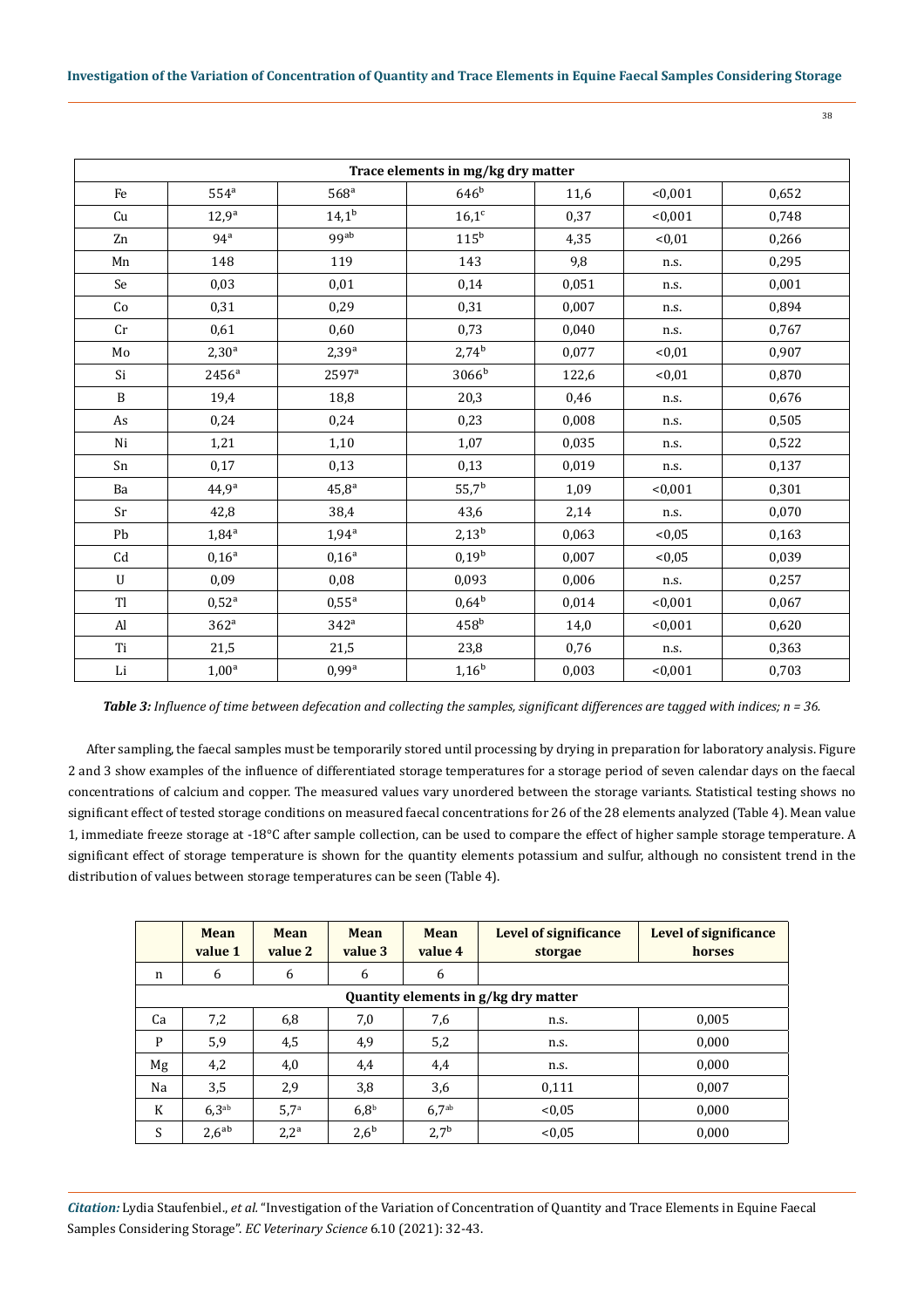|        | S       |  |
|--------|---------|--|
| I<br>× | ٠<br>۰. |  |

|           | Trace elements in mg/kg dry matter |       |      |       |      |         |  |  |  |
|-----------|------------------------------------|-------|------|-------|------|---------|--|--|--|
| Fe        | 1535                               | 1701  | 1558 | 1547  | n.s. | < 0.05  |  |  |  |
| Cu        | 17,3                               | 15,6  | 17,0 | 17,1  | n.s. | < 0.01  |  |  |  |
| Zn        | 104                                | 92    | 92   | 107   | n.s. | < 0,001 |  |  |  |
| Mn        | 258                                | 242   | 234  | 265   | n.s. | < 0.05  |  |  |  |
| Se        | 0,10                               | 0,12  | 0,11 | 0,14  | n.s. | < 0.05  |  |  |  |
| Co        | 0,55                               | 0,58  | 0,54 | 0,64  | n.s. | n.s.    |  |  |  |
| Cr        | 1,93                               | 2,75  | 2,40 | 2,02  | n.s. | n.s.    |  |  |  |
| Mo        | 2,01                               | 1,72  | 1,58 | 1,56  | n.s. | < 0,001 |  |  |  |
| Si        | 4375                               | 10625 | 8797 | 5084  | n.s. | < 0,001 |  |  |  |
| B         | 16,4                               | 18,6  | 16,6 | 18,8  | n.s. | < 0.05  |  |  |  |
| As        | 0,53                               | 0,52  | 0,48 | 0,58  | n.s. | < 0.05  |  |  |  |
| Ni        | 1,68                               | 1,77  | 1,65 | 1,98  | n.s. | n.s.    |  |  |  |
| Sn        | 0,08                               | 0,28  | 0,12 | 0,40  | n.s. | n.s.    |  |  |  |
| Ba        | 67,6                               | 67,8  | 68,2 | 71,8  | n.s. | < 0.01  |  |  |  |
| Sr        | 57,9                               | 49,6  | 50,3 | 57,3  | n.s. | < 0.05  |  |  |  |
| Pb        | 3,53                               | 3,58  | 3,18 | 3,29  | n.s. | n.s.    |  |  |  |
| Cd        | 0,39                               | 0,32  | 0,30 | 0,30  | n.s. | 0.05    |  |  |  |
| U         | 0,07                               | 0,12  | 0,08 | 0,101 | n.s. | n.s.    |  |  |  |
| <b>Tl</b> | 0,28                               | 0,27  | 0,23 | 0,25  | n.s. | < 0.05  |  |  |  |
| Al        | 519                                | 1096  | 757  | 1141  | n.s. | n.s.    |  |  |  |
| Ti        | 33,1                               | 94,8  | 65,4 | 46,9  | n.s. | n.s.    |  |  |  |
| Li        | 0,99                               | 1,59  | 1,19 | 1,61  | n.s. | < 0.05  |  |  |  |

*Table 4: Arithmetic means of differently stored samples: 1= -18°C, 2= -8°C, 3= 8°C, 4= 20°C. The statistical significance for horses is listed separately because of different feedings groups and the temperature, the samples were stored at; n = 24.*



*Figure 2: Influence of storage on the concentration of calcium in samples; Horses number 1 and 2 out of feeding group 1 (selected concentration of minerals); horses 3 and 4 feeding group 2: no mineral supplementation; horses 5 and 6 get minerals for free intake.*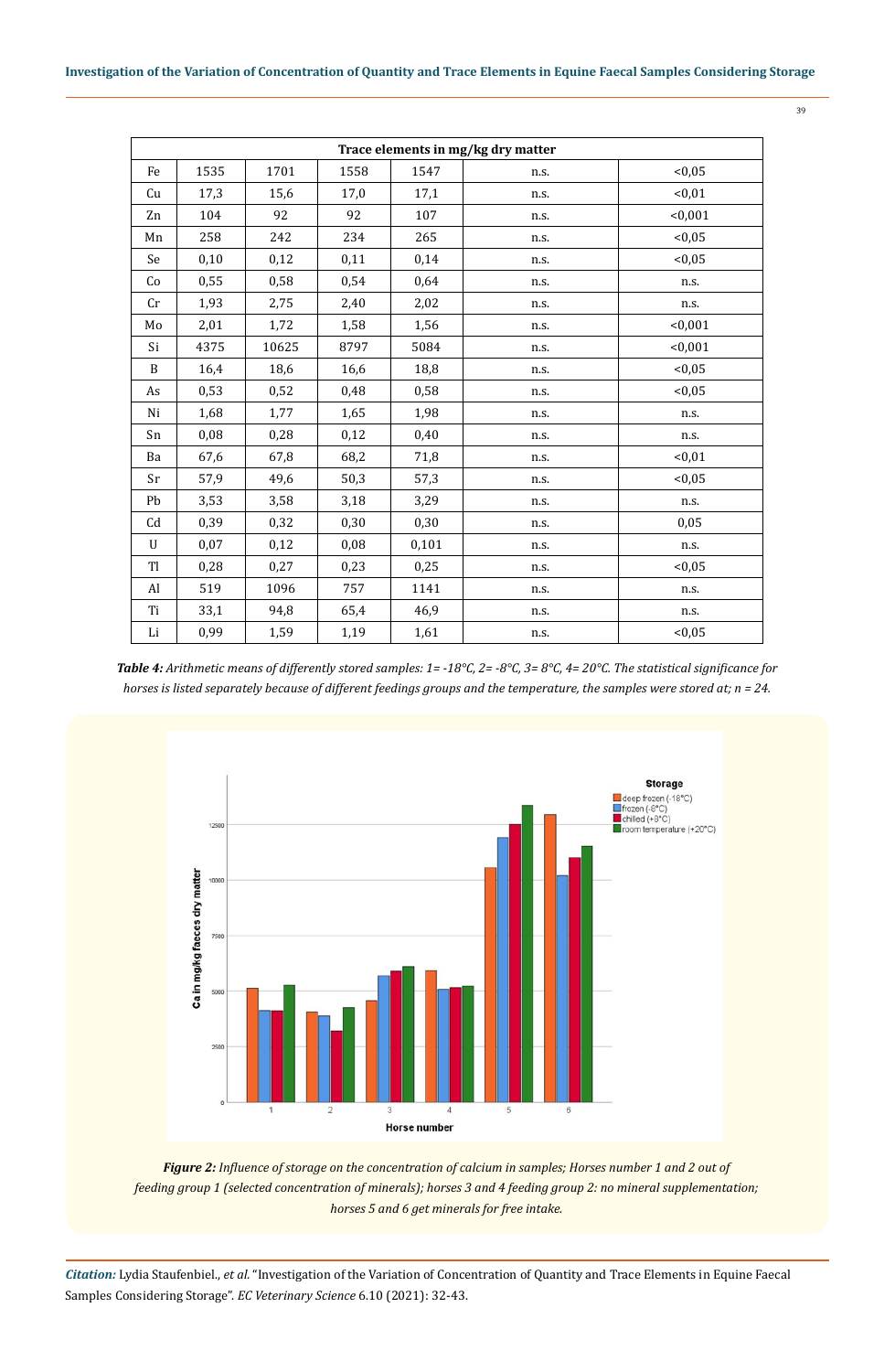

40

In the dung pile (Figure 1), the concentrations of the six quantity and 22 trace elements were measured 36 times repeatedly. The relative error was calculated from the differences between the measured values of the 36 individual values and the mean value (Table 5). As a relative number, it indicates the expected deviation of a measured value from the mean value. The variation in the overall procedure from faecal sample collection to storage, sample drying and laboratory analysis is included in the calculation. With the exception of selenium (0.60) and tin (0.27), the median values are below 0.20 for the other 26 elements.

|                          | <b>Mean value</b> | <b>Median</b>         | 25%-Quantile | 75%-Quantile |  |  |  |  |  |
|--------------------------|-------------------|-----------------------|--------------|--------------|--|--|--|--|--|
| <b>Quantity elements</b> |                   |                       |              |              |  |  |  |  |  |
| Ca                       | 0,163             | 0,140                 | 0,057        | 0,280        |  |  |  |  |  |
| P                        | 0,122             | 0,110                 | 0,041        | 0,181        |  |  |  |  |  |
| Mg                       | 0,117             | 0,105                 | 0,051        | 0,165        |  |  |  |  |  |
| Na                       | 0,112             | 0,082                 | 0,026        | 0,134        |  |  |  |  |  |
| K                        | 0,101             | 0,067                 | 0,027        | 0,153        |  |  |  |  |  |
| S                        | 0,066             | 0,056                 | 0,026        | 0,100        |  |  |  |  |  |
|                          |                   | <b>Trace elements</b> |              |              |  |  |  |  |  |
| Fe                       | 0,070             | 0,052                 | 0,016        | 0,089        |  |  |  |  |  |
| Cu                       | 0,098             | 0,080                 | 0,034        | 0,138        |  |  |  |  |  |
| Zn                       | 0,134             | 0,127                 | 0,057        | 0,180        |  |  |  |  |  |
| Mn                       | 0,177             | 0,142                 | 0,051        | 0,242        |  |  |  |  |  |

*Figure 3: Copper like figure 2.*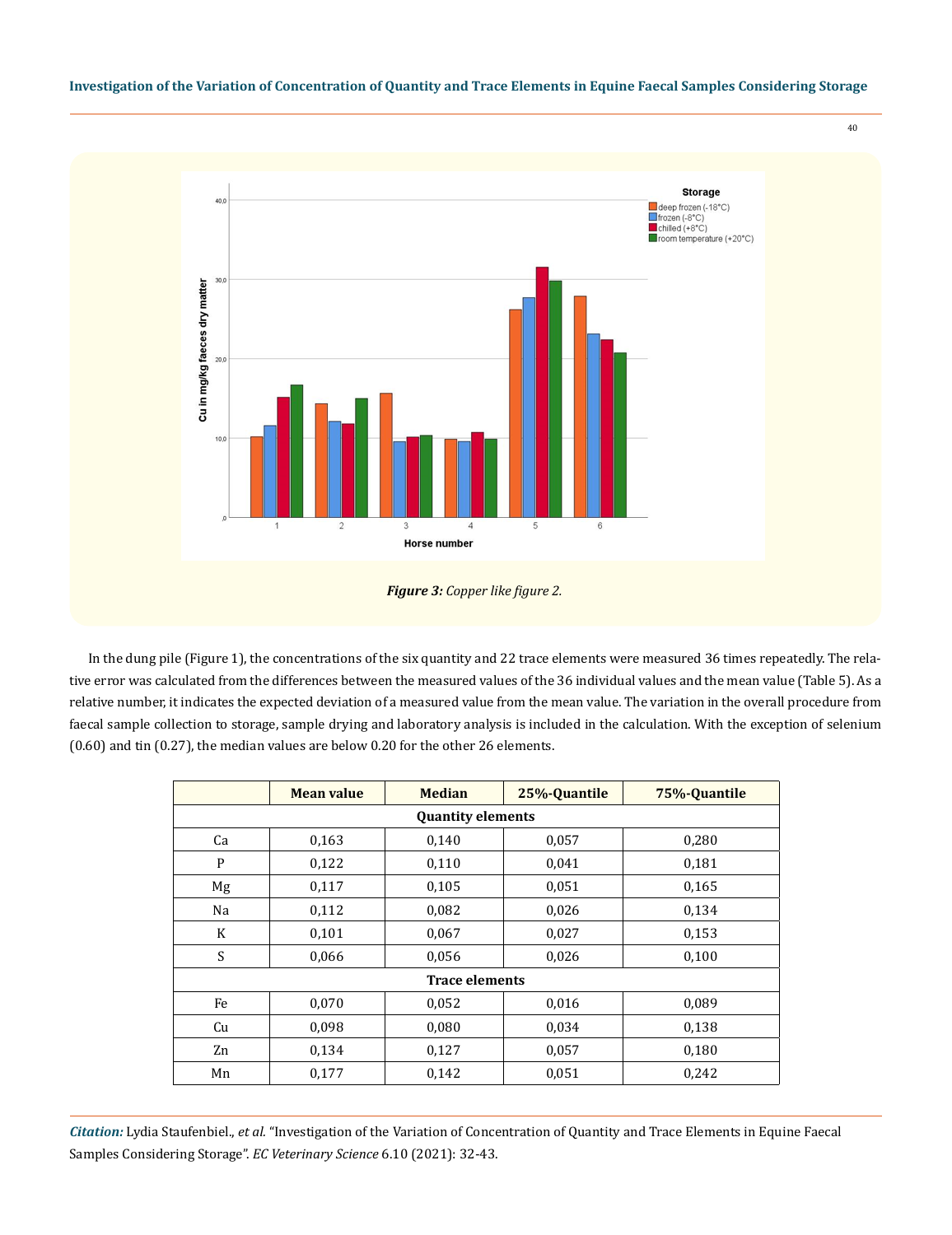| Se             | 0,726 | 0,600 | 0,211 | 0,917 |
|----------------|-------|-------|-------|-------|
| Co             | 0,067 | 0,037 | 0,018 | 0,106 |
| Cr             | 0,183 | 0,133 | 0,052 | 0,243 |
| Mo             | 0,089 | 0,085 | 0,029 | 0,128 |
| Si             | 0,163 | 0,154 | 0,076 | 0,235 |
| B              | 0,060 | 0,042 | 0,014 | 0,074 |
| As             | 0,084 | 0,074 | 0,024 | 0,111 |
| Ni             | 0,083 | 0,076 | 0,038 | 0,118 |
| Sn             | 0,360 | 0,270 | 0,098 | 0,486 |
| Ba             | 0,094 | 0,076 | 0,046 | 0,119 |
| Sr             | 0,118 | 0,077 | 0,042 | 0,168 |
| Pb             | 0,097 | 0,084 | 0,037 | 0,138 |
| Cd             | 0,158 | 0,131 | 0,076 | 0,201 |
| U              | 0,145 | 0,132 | 0,047 | 0,217 |
| T <sub>1</sub> | 0,101 | 0,081 | 0,065 | 0,124 |
| Al             | 0,139 | 0,131 | 0,046 | 0,196 |
| Ti             | 0,109 | 0,074 | 0,031 | 0,156 |
| Li             | 0,080 | 0,058 | 0,031 | 0,128 |

*Table 5: Relative faulta of the investigation of element concentrations from the whole process beginning with recovery of samples, reconditioning and analysis (n = 36). arelative fault = [(|value A – value B|) / (0,5 value A + 0,5 value B)].*

# **Discussion**

The dry matter content in the faeces varies in a wide range between 167 to 335 g/kg [2], which is why the reference to the dry matter is of great relevance for the evaluation of the comparability of the measured values. Although faecal analyses are used, especially in animal nutrition, to question the digestibility of minerals little information is found in the literature on the marginal conditions of sample collection. However, for the use of faecal samples for the analysis of mineral supply, these must be clarified and standardized so that reference values can be determined in the future.

The first issue of central importance for faecal sampling relates to possible both random and ordered differences in concentration of individual quantity and trace elements within the dung pile. Ideally, sampling anywhere in the faecal pile would give the same measurement result.

Horizontal dispersion in the dung pile had a significant effect on only three of the 28 elements measured, magnesium, copper and aluminum. For all three elements, the concentration from the samples collected on the outside has been the highest (Table 1). The magnesium compounds (oxide and carbonate) [9], as well as copper II suflate pentahydrate, contained in the supplemental feeds are poorly soluble in water [10], so it can be assumed that the compounds contained in the faeces were not dissolved by the rain, but rather were much more likely flushed to the outside. This could explain the analogous distribution of copper and magnesium in the faecal pile. With regard to aluminum, it is more of a random sample effect, as the concentrations are the same on the outside and in the center (Table 1).

For all element concentrations significantly differing within the stratum (Mg, Na, K, S, Fe, Cu, Si, Ba, Cd, Tl, Al), statistically the lowest concentration was found in the central stratum without exception (Table 2). This portion is the least exposed to weathering and soil con-

*Citation:* Lydia Staufenbiel., *et al.* "Investigation of the Variation of Concentration of Quantity and Trace Elements in Equine Faecal Samples Considering Storage". *EC Veterinary Science* 6.10 (2021): 32-43.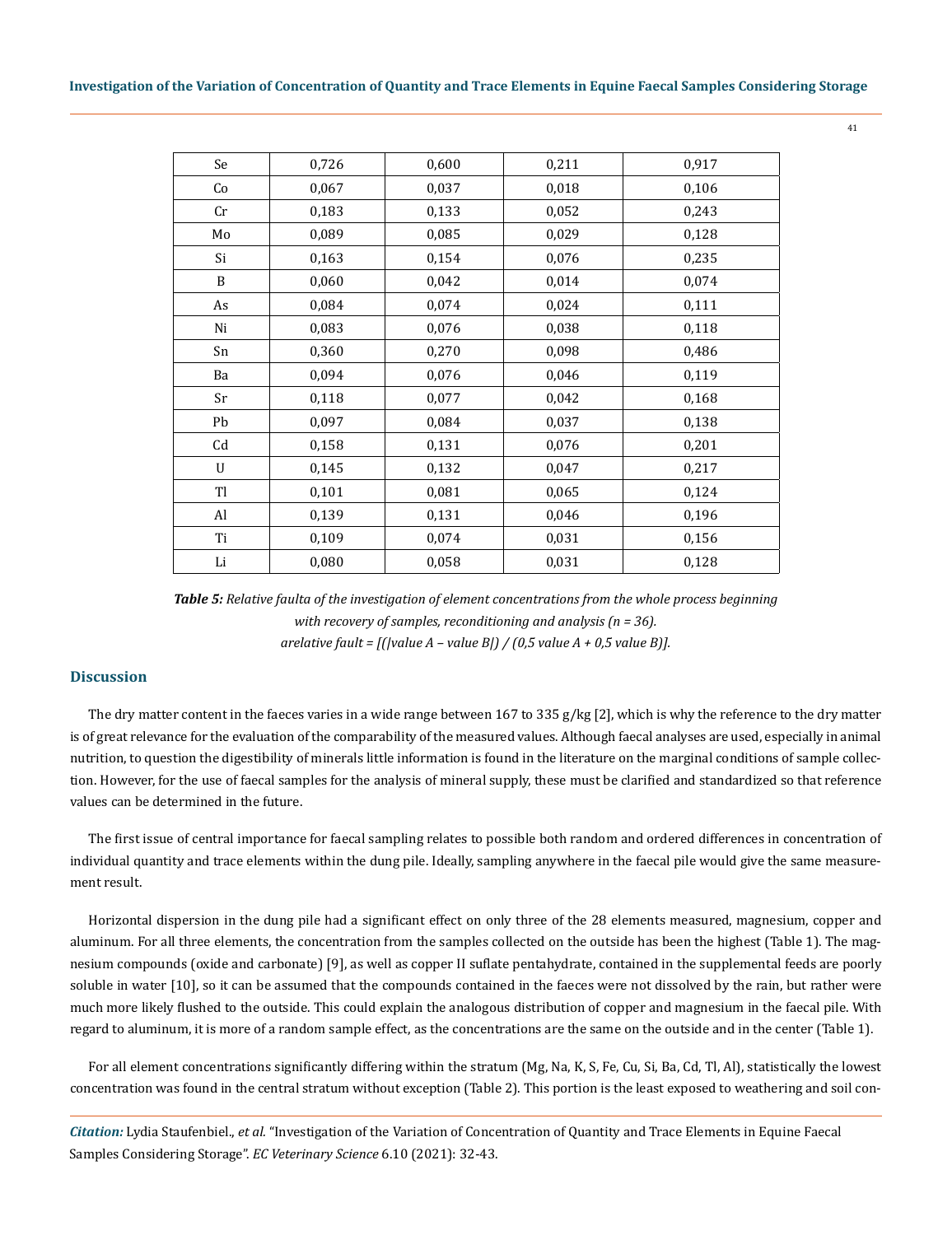tact, so there is no decline in the soluble constituents as described below, and thus no relative increase in mineral content.

The second question of central importance to faecal sampling is directed to the length of time from weaning of the faecal pile to sample collection. It is an important finding that significant changes in faecal concentrations occur in a three-day period for five of the six quantity elements and eleven of the 22 trace elements studied (Table 3). It is noteworthy that these concentration changes are not irregular, but follow a consistent pattern for all elements. Looking at both statistical and numerical values, the highest concentrations are found in the oldest faecal samples. Those that have been outdoors for three days (Table 3). In contrast, with the exception of sodium and copper, the faecal concentrations of the measured quantity and trace elements are statistically the same on day 0 and day 1, i.e. within 24 hours of excretion. This is a very important finding for the subsequent possibility of routine analysis.

The predominant trend of increasing concentration with increasing age of the samples is probably best explained by the relative shift of the contents in the dry matter. Dry matter in horse manure averages 240 g/kg [2], 890 g/kg of which is on average accounted for by organic matter and just 110g/kg by crude ash, which contains the minerals (proximate analysis, [11]). Among others the contents of the organic matter represent, the carbohydrates, which are very water soluble due to the many hydroxyl groups [12]. Since, as described, there was light precipitation during the three days the samples were lying, one can assume a volatilization of this fraction, accounts for an average of 380 g/kg of the dry matter in the faeces, according to [2]. Since element concentrations in the faecal samples have been measured as a proportion of the dry matter, a relative increase in elements can thus be explained by a decrease in organic matter in the dry matter.

This explanatory approach can be extended to the results in table 1-3 as a common central factor. The concentration pattern can be summarized as equal or lower concentrations of quantity and trace elements being measured in the center of the dung pile during short storage periods, and conversely equal or higher concentrations being measured in the outside (top, bottom, side) dung regions, increasing with longer storage periods. But it must be emphasized that regardless of statistical significance evidence; the absolute value expressions of concentration gradients are low, which allows a recommendation for reliable practical implementation of sample collection.

Regardless of storage, the samples are stable for seven days, which can also be seen in table 4, figure 2 and 3. In the case of potassium and sulfur, random variation can be assumed, as otherwise no trend is apparent. It should be emphasized, however, that the samples were stored in a closed container and, at the variant room temperature, in the shade. This aspect is practically relevant, since no refrigerated sample transport is necessary, but for hygienic reasons the refrigerated variant is certainly to be preferred for longer storage.

The relative errors reported in table 5 are small, with median values below 0.2. They underline the practicability of the test methodology as an overall procedure. By multiplying a measured value by the magnitude of the relative error, the distance to a mean value determined from repeat measurements of the same sample can be estimated. This estimated value has the special feature of including all methodological sources of error from the collection of the faecal sample, intermediate storage, drying and sub sampling from the dried sample to the laboratory analytical performance ICP-OES or ICP-MS measurement. Such comprehensive error data are the exception in clinical chemistry. The relative errors exceed 0.2 only for tin (0.27) and especially for selenium (0.60) (Table 5). Both elements are found in the faecal samples only at low concentrations below 1 mg/kg faecal TS (Table 3), with selenium being the element with the lowest concentration of all 28 elements analyzed. Some individual readings are below the detection limit for selenium and are therefore recorded as 0 mg/kg faecal TS. Thus, the selected method for calculating the relative error for selenium has limited applicability. However, it should not be concluded from this that selenium determination is not applicable for faecal testing. Above a lower limit value to be defined, selenium measurement values should be evaluated as undetectable and excluded from statistical evaluations. This specificity for selenium matches good with the metabolic characteristics of a high absorption rate and relevant renal excretion [13].

*Citation:* Lydia Staufenbiel., *et al.* "Investigation of the Variation of Concentration of Quantity and Trace Elements in Equine Faecal Samples Considering Storage". *EC Veterinary Science* 6.10 (2021): 32-43.